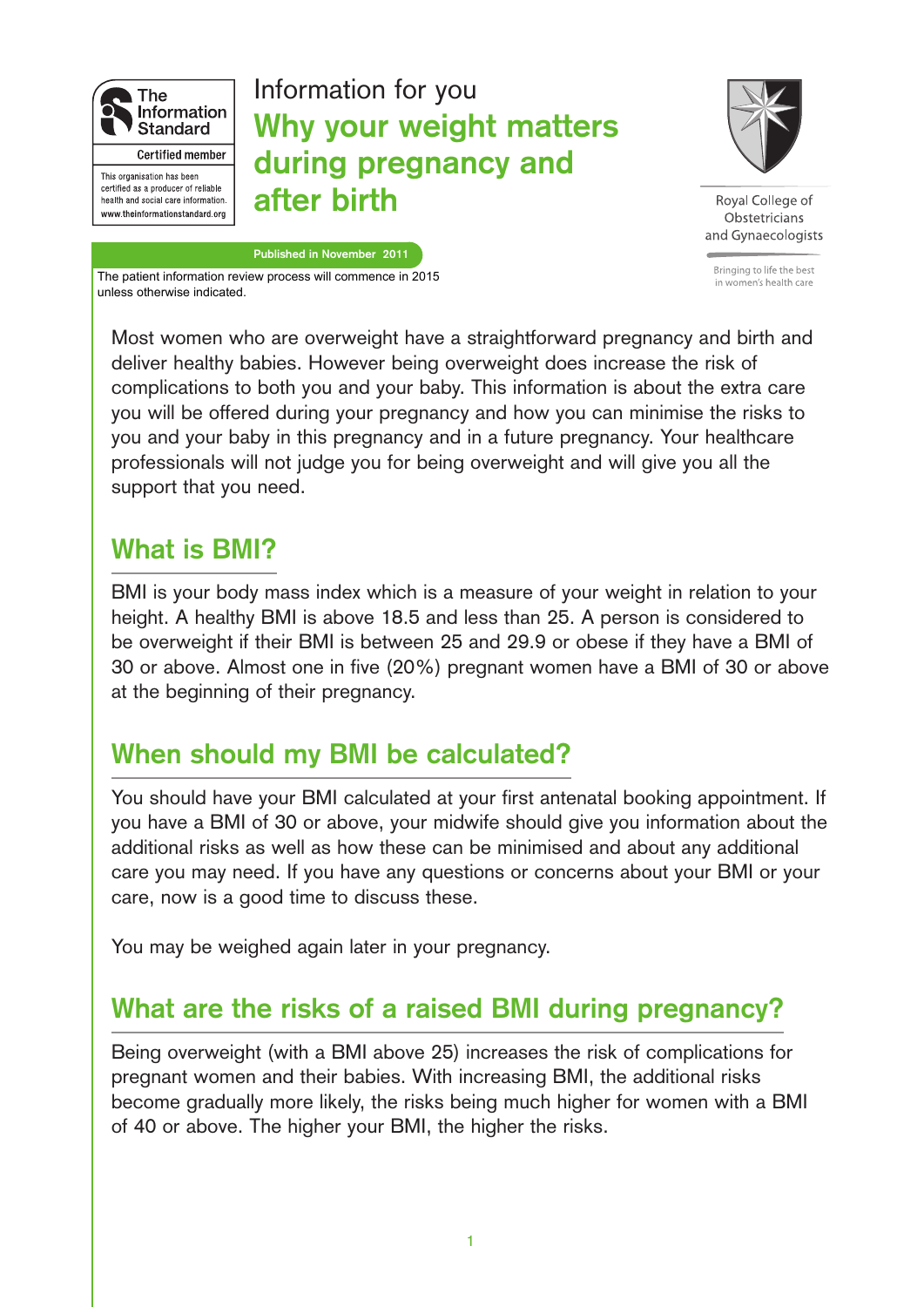If your BMI is less than 35 and you have no other problems you may still be able to remain under midwifery led care. However if your BMI is more than 35, the risks to you and your baby are higher and you will need to be under the care of a consultant.

# **Risks for you associated with a raised BMI include:**

# **Thrombosis**

Thrombosis is a blood clot in your legs (venous thrombosis) or in your lungs (pulmonary embolism). Pregnant women have a higher risk of developing blood clots compared with women who are not pregnant. If your BMI is 30 or above, the risk of developing blood clots in your legs is additionally increased. For further information see RCOG Patient Information: Treatment of venous thrombosis during pregnancy and after birth.

# **Gestational diabetes**

Diabetes which is first diagnosed in pregnancy is known as gestational diabetes. If your BMI is 30 or above, you are three times more likely to develop gestational diabetes than women whose BMI is below 30.

### **High blood pressure and pre-eclampsia**

A BMI of 30 or above increases your risk of developing high blood pressure. Preeclampsia is a condition in pregnancy which is associated with high blood pressure (hypertension) and protein in your urine (proteinuria). If you have a BMI of 35 or above at the beginning of your pregnancy, your risk of pre-eclampsia is doubled compared with women who have a BMI under 25. For further information see RCOG patient information: Pre-eclampsia: what you need to know.

# **Risks for your baby associated with a raised BMI include:**

- If you have a BMI of 30 or above before pregnancy or in early pregnancy, this can affect the way the baby develops in the uterus (womb). Neural tube defects (problems with the development of the baby's brain and spine) are uncommon. Overall around 1 in 1000 babies are born with neural tube defects in the UK but if your BMI is over 40, your risk is three times that of a woman with a BMI below 30.
- Miscarriage the overall risk of a miscarriage under 12 weeks is 1 in 5 (20%), but if you have a BMI over 30, your risk increases to 1 in 4 (25%).
- You are more likely to have a baby weighing more than 4 kg (8 lb and 14 ounces). If your BMI is over 30, your risk is doubled from 7 in 100 (7%) to 14 in 100 (14%) compared to women with a BMI of between 20 and 30.
- Stillbirth the overall risk of stillbirth in the UK is 1 in 200 (0.5%), but if you have a BMI over 30, your risk is doubled to 1 in 100 (1%).
- If you are overweight, your baby will have an increased risk of obesity and diabetes in later life.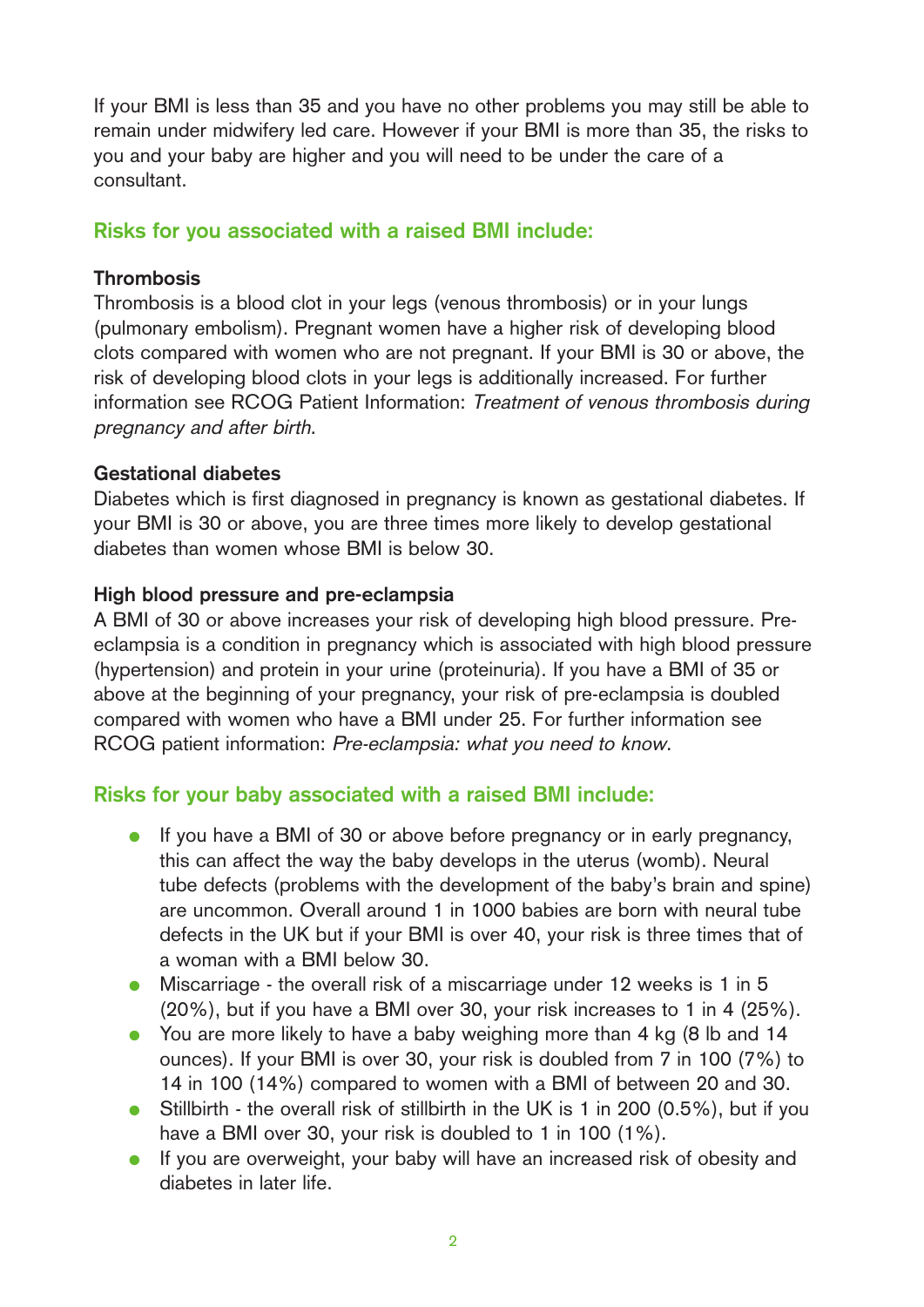# **What are the risks of a raised BMI during labour and birth?**

There is an increased risk of complications during labour and birth, particularly if you have a BMI of more than 40. These include:

- your baby being born early (before 37 weeks)
- $\bullet$  a long labour
- the baby's shoulder becoming 'stuck' during birth. For further information see RCOG Patient Information: A difficult birth: what is shoulder dystocia?
- an emergency caesarean birth
- a more difficult operation if you need a caesarean section and a higher risk of complications afterward, for example your wound becoming infected
- anaesthetic complications, especially with general anaesthesia
- heavy bleeding after birth (postpartum haemorrhage) or at the time of caesarean section.

# **How can the risks during pregnancy be reduced?**

By working together with your healthcare professionals, the risks to you and your baby can be reduced by:

### **Healthy eating**

The amount of weight women may gain during pregnancy can vary greatly. A healthy diet will benefit both you and your baby during pregnancy. It will also help you to maintain a healthy weight after you have had your baby. You may be referred to a dietician for specialist advice about healthy eating. You should aim to:

- Base your meals on starchy foods such as potatoes, bread, rice and pasta, choosing wholegrain where possible.
- Watch the portion size of your meals and snacks and how often you eat. Do not 'eat for two'.
- Eat a low-fat diet. Avoid increasing your fat and/or calorie intake. Eat as little as possible of the following: fried food, drinks and confectionary high in added sugars, and other foods high in fat and sugar.
- Eat fibre-rich foods such as oats, beans, lentils, grains, seeds, fruit and vegetables as well as wholegrain bread, brown rice and pasta.
- Eat at least five portions of a variety of fruit and vegetables each day, in place of foods higher in fat and calories.
- Always eat breakfast.

In general you do not need extra calories for the first two-thirds of pregnancy and it is only in the last 12 weeks that women need an extra 200 kilocalories a day.

Trying to lose weight by dieting during pregnancy is not recommended even if you are obese, as it may harm the health of your unborn baby. However, by making healthy changes to your diet you may not gain any weight during pregnancy and you may even lose a small amount. This is not harmful.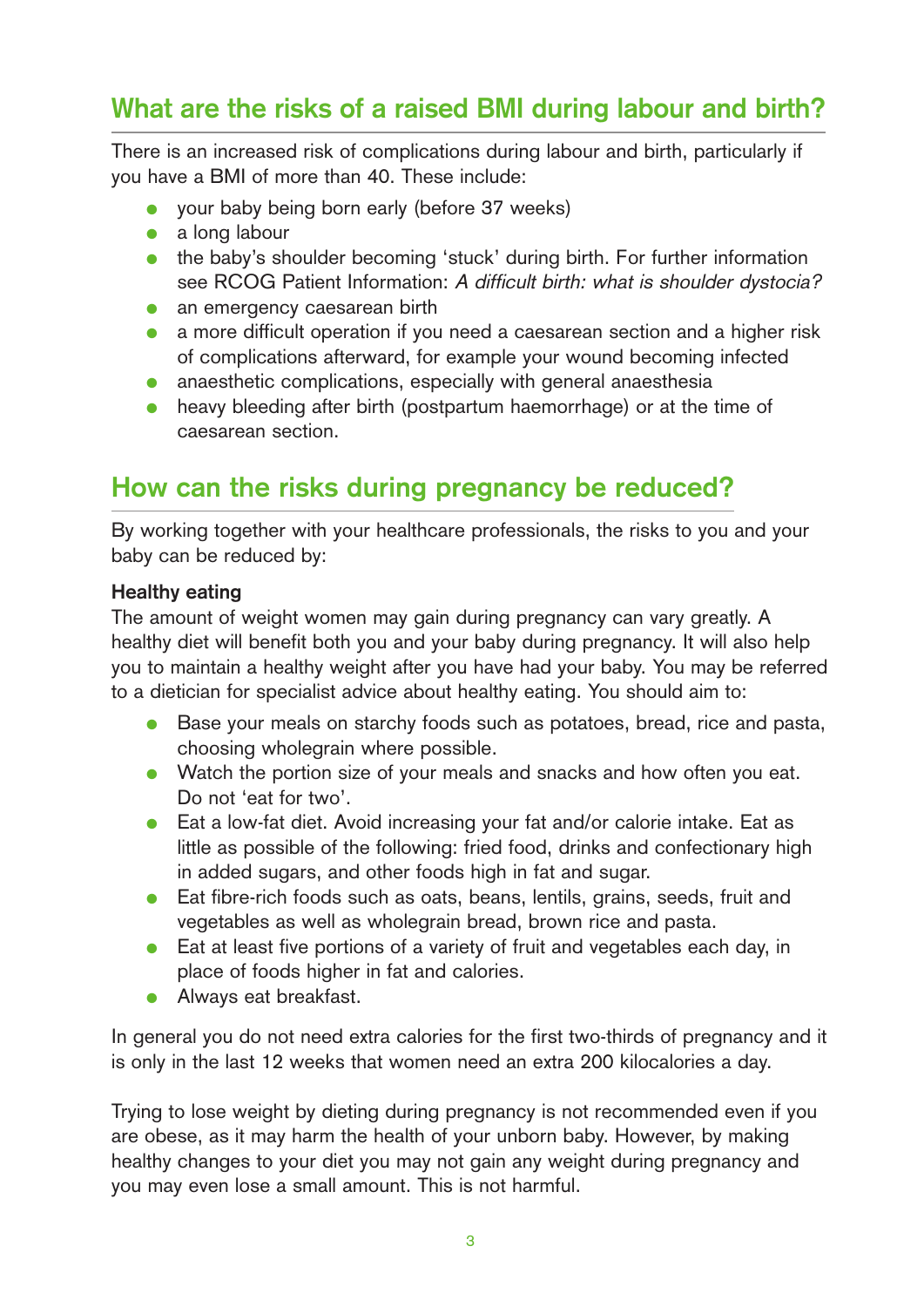# **Exercise**

Your midwife should ask you about how physically active you are. You may be given information and advice about being physically active as this will be a benefit to your unborn child.

- Make activities such as walking, cycling, swimming, low impact aerobics and gardening part of everyday life and build activity into daily life by taking the stairs instead of the lift or going for a walk at lunchtime.
- Minimise sedentary activities, such as sitting for long periods watching television or at a computer.
- Physical activity will not harm you or your unborn baby. However, if you have not exercised routinely you should begin with no more than 15 minutes of continuous exercise, three times per week, increasing gradually to 30 minute sessions every day. A good guide that you are not overdoing it is that you should still be able to have a conversation while exercising.

### **An increased dose of folic acid**

Folic acid helps to reduce the risks of your baby having a neural tube defect. If your BMI is 30 or above you should take a daily dose of 5 mg of folic acid. This is a higher dose than the usual pregnancy dose, and it needs to be prescribed by a doctor. Ideally you should start taking this a month before you conceive and continue to take it until you reach your 13th week of pregnancy. However, if you have not started taking it early, there is still a benefit from taking it when you realise you are pregnant.

# **Vitamin D supplements**

All pregnant women are advised to take a daily dose of 10 micrograms of vitamin D supplements. However, this is particularly important if you are obese as you are at increased risk of vitamin D deficiency.

### **Venous thrombosis**

Your risk for thrombosis (blood clots in your legs or lungs) should be assessed at your first antenatal appointment and monitored during your pregnancy. You may need to have injections of low molecular weight heparin to reduce your risk of blood clots. This is safe to take during pregnancy. For more information, see RCOG Patient Information: Reducing the risk of venous thrombosis in pregnancy and after birth.

### **Gestational diabetes**

You should be tested for gestational diabetes between 24 and 28 weeks. If your BMI is more than 40 you may also have the test earlier in pregnancy. If the test indicates you have gestational diabetes, you will be referred to a specialist to discuss this further.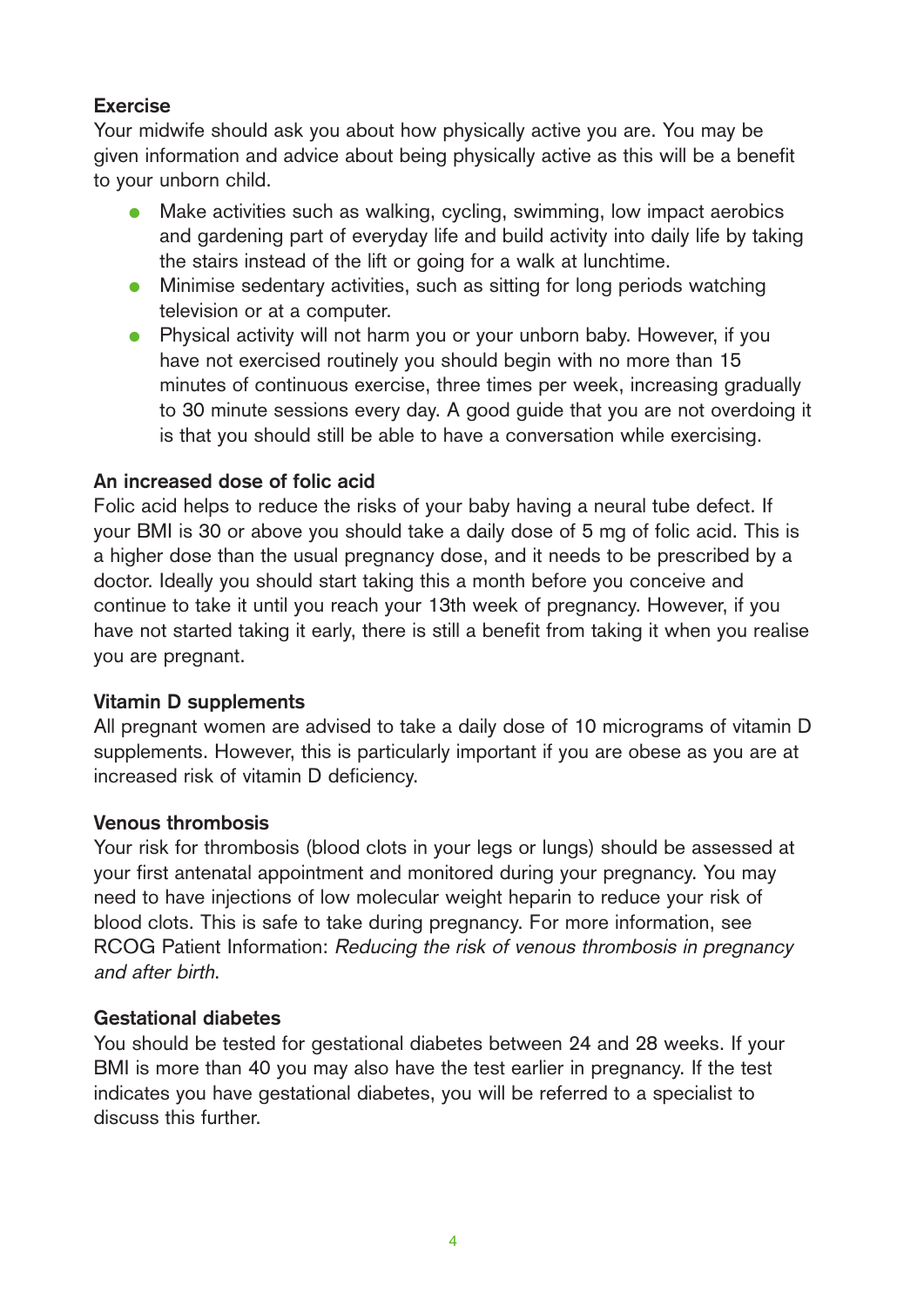# **Monitoring for pre-eclampsia**

Your blood pressure will be monitored at each of your appointments. Your risk of pre-eclampsia may be additionally increased if you are over 40 years old, if you had pre-eclampsia in a previous pregnancy or if your blood pressure is high before pregnancy.

If you have these or other risk factors, you may need to attend hospital for your appointments and your doctor may recommend a low dose of aspirin to reduce the risk of developing high blood pressure.

### **Additional ultrasound scanning**

Having a BMI of more than 30 can affect the way the baby develops in the uterus (womb) so you may need additional ultrasound scans. You may also need further scans because it can be more difficult to check that your baby is growing properly or feel which way round your baby is.

# **Planning for labour and birth**

Because of these possible complications, you should have a discussion with your obstetrician and/or midwife about the safest way and place for you to give birth. If you have a BMI of 40 or more, arrangements should be made for you to see an anaesthetist to discuss a specific plan for pain relief during labour and birth.

These discussions may include:

### **Where you give birth**

There is an increased chance of your baby needing to be cared for in a special care baby unit (SCBU) after birth. If your BMI is 35 or above, you will be recommended to give birth in a consultant-led obstetric unit with a SCBU. If your BMI is between 30 and 35, your healthcare professional will discuss with you the safest place for you to give birth depending on your specific health needs.

# **What happens in early labour**

If your BMI is over 40, it may be more difficult for your doctors to insert a cannula (a fine plastic tube which is inserted into the vein to allow drugs and/or fluid to be given directly into your blood stream) into your arm. Your doctors will usually insert this early in labour in case it is needed in an emergency situation.

# **Pain relief**

All types of pain relief are available to you. However, having an epidural (a regional anaesthetic injection given into the space around the nerves in your back to numb the lower body) can be more difficult if you have a BMI over 30. Your anaesthetist should have a discussion with you about the anticipated difficulties. He or she may recommend that you have an epidural early in the course of labour.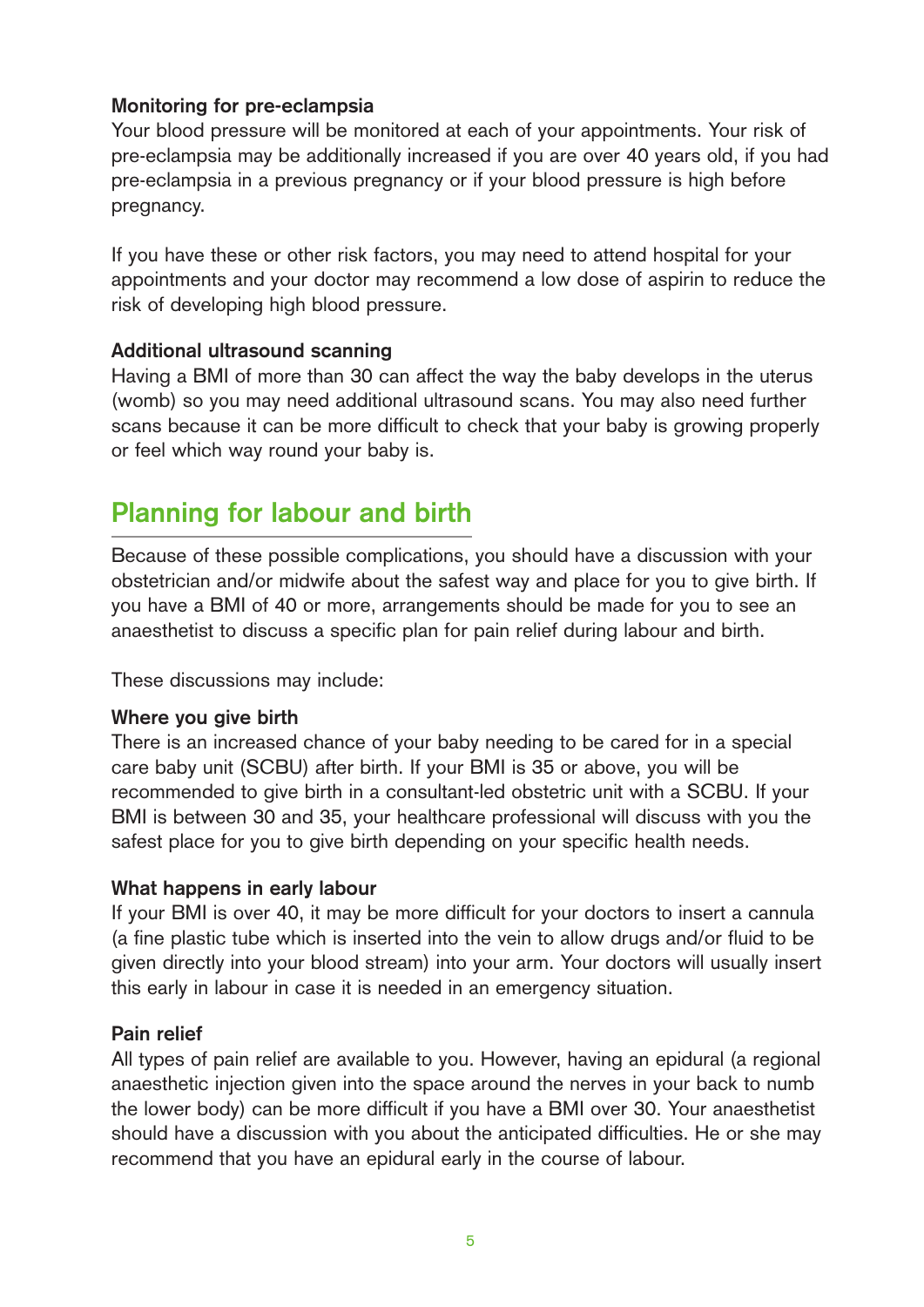### **Delivering the placenta (afterbirth)**

An injection is normally recommended to help with the delivery of the placenta (afterbirth) to reduce the risk of postpartum haemorrhage (heavy bleeding).

# **What happens after birth?**

After birth some of your risks continue. By working together with your healthcare professionals, you can minimise the risks in the following ways:

### **Monitoring blood pressure**

You are at increased risk of high blood pressure for a few weeks after the birth of your baby and this will be monitored.

### **Prevention of thrombosis**

You are at increased risk of thrombosis for a few weeks after the birth of your baby. Your risk will be re-assessed. To reduce the risk of a blood clot developing after your baby is born:

- $\bullet$  Try to be active avoid sitting still for long periods.
- Wear special compression stockings, if you have been advised you need them.
- If you have a BMI of 40 or above, you should have low molecular weight heparin treatment for at least a week after the birth of your baby regardless of whether you deliver vaginally or by caesarean section. It may be necessary to continue taking this for 6 weeks.

### **Test for diabetes**

For many women who have had gestational diabetes, blood sugar levels return to normal after birth and medication is no longer required, but you should be re-tested for diabetes about 6 weeks after giving birth. Your risk of developing diabetes in later years is increased if you have had gestational diabetes. You should be tested for diabetes by your GP once a year.

### **Information and support about breastfeeding**

Breastfeeding is best for your baby. It is possible to breastfeed successfully if you have a BMI of 30 or above. Extra help should be available if you need it.

# **Vitamin D supplements**

You should continue to take vitamin D supplements whilst you are breastfeeding.

### **Healthy eating and exercise**

Continue to follow the advice on healthy eating and exercise. If you want to lose weight once you have had your baby, you can discuss this with your GP.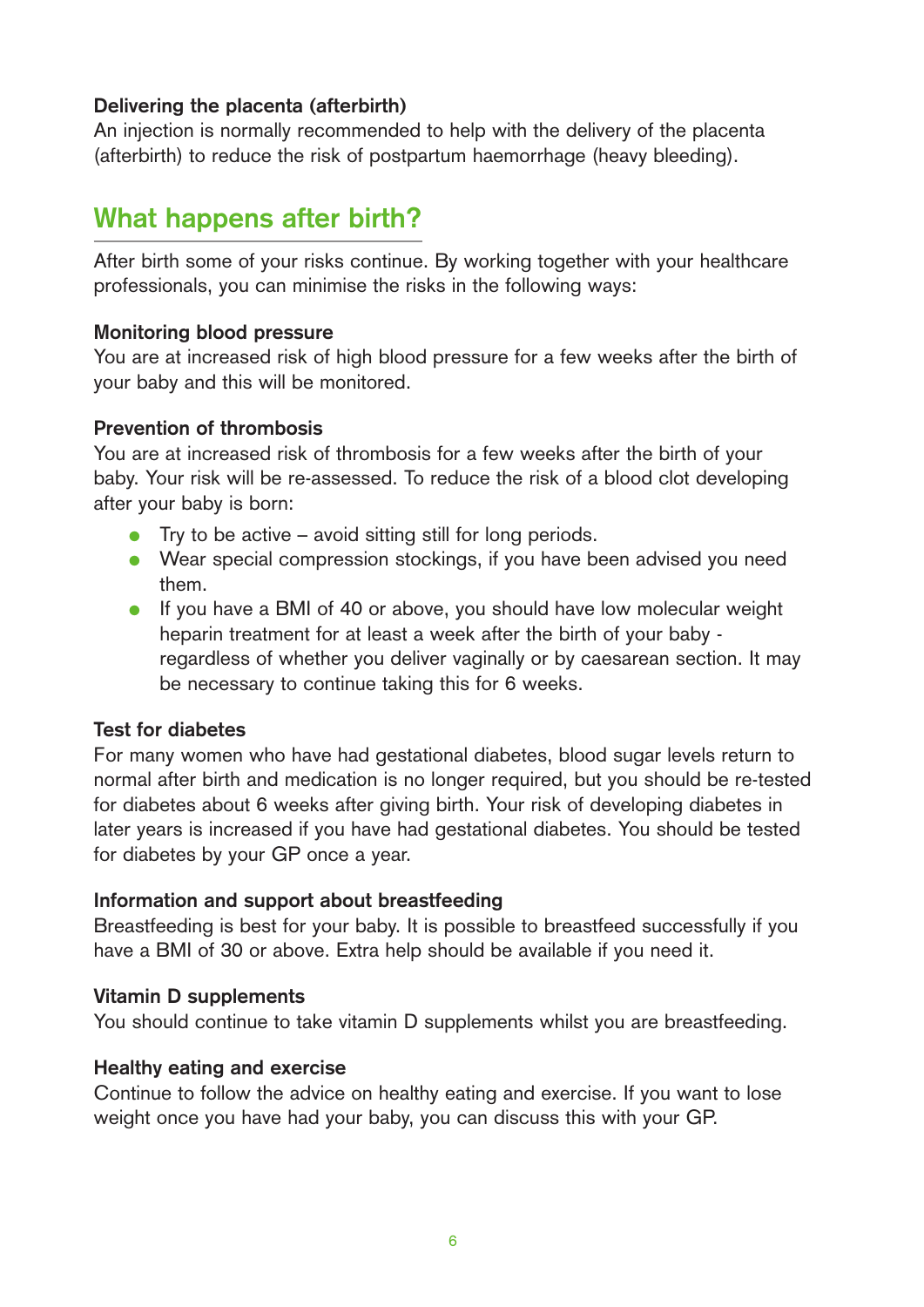# **Planning for a future pregnancy**

### **Reducing your weight to reach the healthy range**

If you have a BMI of 30 or above, whether you are planning your first pregnancy or are between pregnancies, it is advisable to lose weight. If you lose weight, you:

- increase your ability to conceive and have a healthy pregnancy
- reduce the additional risks to you and your baby during pregnancy
- reduce your risk of developing diabetes in further pregnancies and in later life.

If you have fertility problems it is also advisable to lose weight, since having a BMI of more than 30 may mean you would not be eligible for fertility treatments such as IVF.

Your healthcare professional should offer you a structured weight loss programme. You should aim to lose weight gradually (up to about 1 kg or about 1 to 2 lbs a week). Crash dieting is not good for your health. Remember even a small weight loss can give you significant benefits.

You may be offered a referral to a dietician or an appropriately trained health professional. If you are not yet ready to lose weight, you should be given contact details for support for when you are ready.

# **An increased dose of folic acid**

If you have a BMI of 30 or above, remember to start taking 5 mg of folic acid at least a month before you start trying to conceive. Continue taking this until you reach your 13th week of pregnancy.